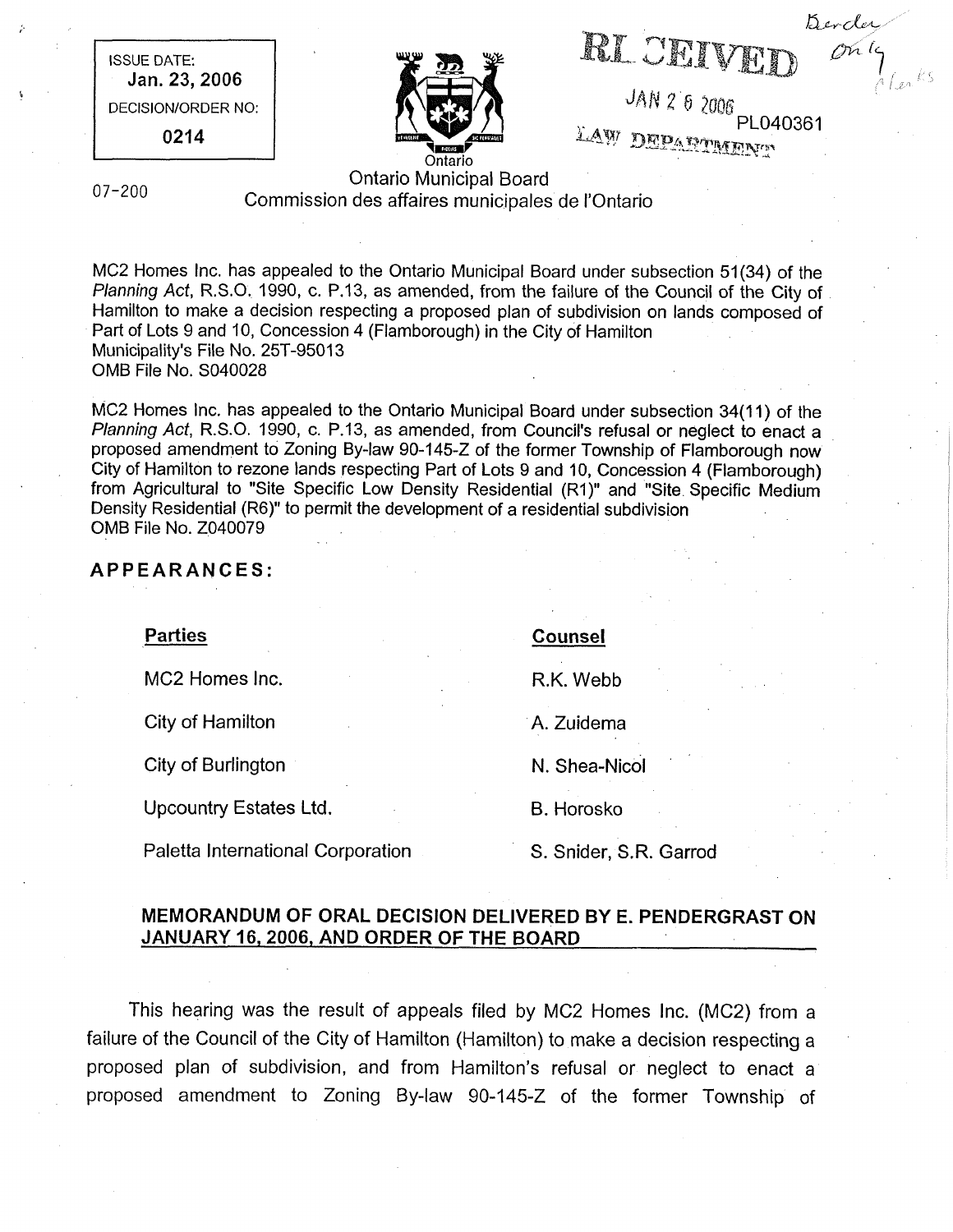Flamborough regarding part of Lots 9 and 10, Concession 4, in the former Township of Flamborough. The proposed rezoning is to redesignate the lands from Agricultural to Site Specific Low Density Residential (R1) and Site Specific Medium Density Residential (R6) in order to permit the proposed subdivision to proceed.

The hearing was scheduled for ten days, commencing on January 16, 2005. However, as the result of the productive efforts of all parties, a settlement was achieved after only one day. Based on the planning evidence it heard in support of the settlement, the Board issued favourable oral decisions on the appeals. In addition, the Board granted a motion from Mr. Garrod to give Paletta International Corporation (Paletta) party status.

This written decision provides background to and a brief summary of the main terms of the settlement, and issues the necessary orders to implement it, as follows.

The proposed development includes 181 residential units in Stage 3 of what are known as the OPA 28 lands, which refers to the lands covered by OPA 28 of the Official Plan of the former Town of Flamborough (the Official Plan). Subsection A.1.8 of OPA 28 sets out specific preconditions to any development in the OPA 28 lands, including the completion of the Transportation Master Plan Environmental Assessment. However, Subsection A.1.11 identifies specific conditions under which a limited amount of development can proceed in advance of the fulfillment of the subsection A.1.8 preconditions in order to address a shortfall of housing in Waterdown, should the Region and the Town (now Hamilton) determine that such a shortfall is imminent.

In accordance with the Board's order from a third prehearing conference (PHC) held on November 15, 2005, the draft procedural order for this hearing identified the issues to be addressed at the hearing. These issues included:

- 1. three draft plan conditions (i, v and xliv) included in Exhibit 14, which were issues for MC2; and
- 2. the tests for interim development set out in subsection ii), iii) up to the words "and has advanced"; and in subsection iv) of Policy A.1.11 of OPA 28.

The three subsections referenced in item 2 above read in full as follows: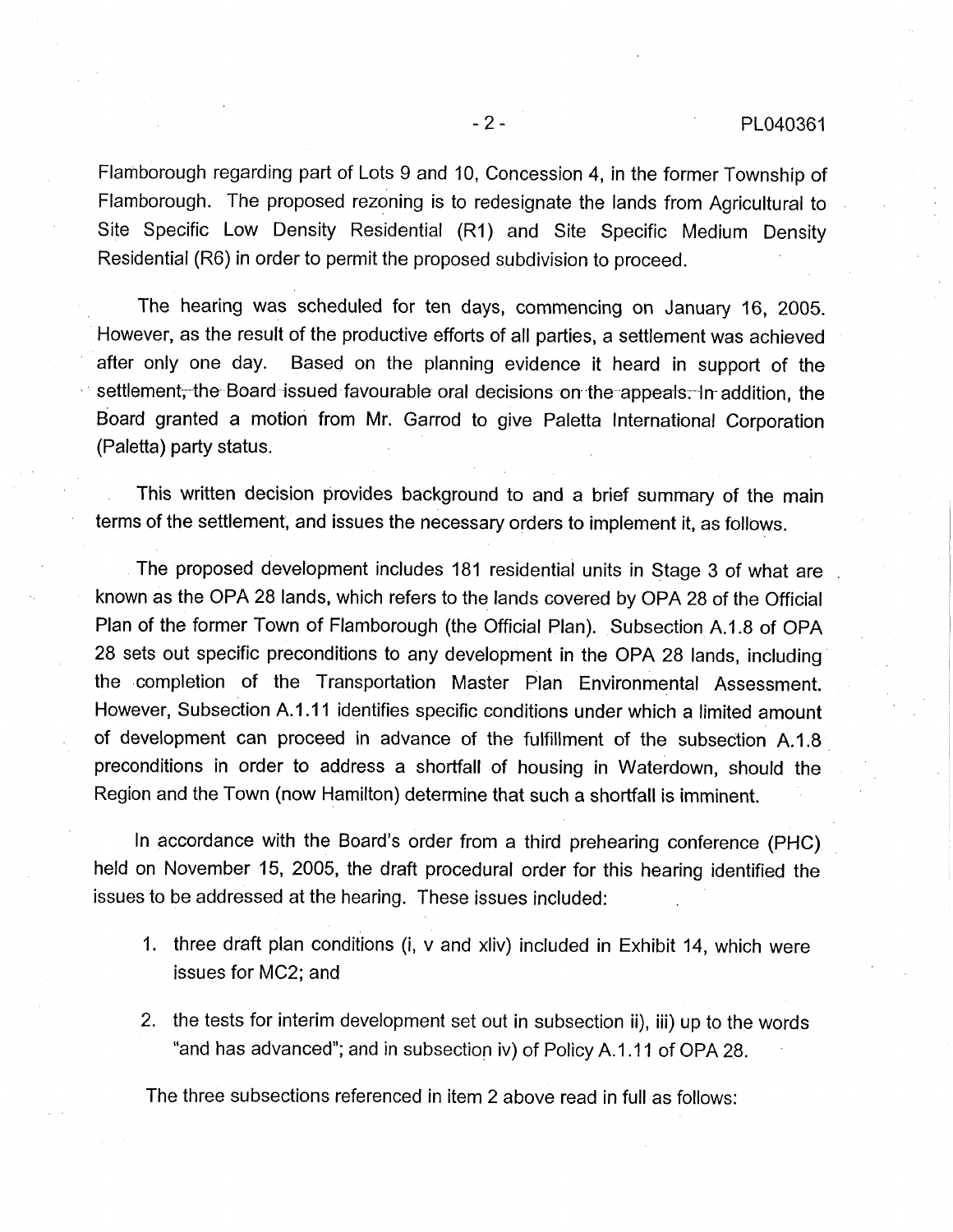- (ii) The transportation impacts of the development have been evaluated and addressed;
- (iii) The Environmental Assessment for the Transportation Master Plan (Waterdown/Aldershot Transportation Environmental Assessment) is proceeding expeditiously and has advanced to the stage where the alternatives have been identified and the potential routes have been identified for evaluation; and
- (iv) The development will not impact, prejudice or compromise secondary planning processes, the Transportation Study process, or any of the alternatives or alternative routes under consideration in the Environmental Assessment process for the Transportation Master Plan (Waterdown/Aldershot Transportation Environmental Assessment) or the evaluation and selection of alternatives or the implementation of the preferred alternatives.

Although Hamilton and MC2 advised the Board at the November 15, 2005 PHC that they had achieved consensus regarding the proposed development, a key sticking point at the PHC was a resolution adopted by Burlington City Council in opposition to (i) releasing any interim development, (ii) taking a position on the Phase 2 recommendations of the Waterdown/Aldershot Transportation Master Plan (the Transportation Master Plan) or (iii) proceeding with any additional phases of the Master Plan until an agreement on cost-sharing principles is finalized. However, at this hearing, counsel advised that the conditions of draft plan approval of the proposed subdivision had been revised to include a new condition xxviii) that satisfactorily addressed Burlington's concern. The revised conditions were submitted as Exhibit 17, and the new condition xxviii) reads as follows:

(xxviii) That the owner agrees to pay an amount of \$2,500 per single and semidetached residential unit and \$1,980 per townhouse unit toward the cost of road works to be undertaken in the City of Burlington as approved by the Council of the City of Burlington for north/south capacity improvements which are required for the development of the OPA 28 lands, to be collected by the City of Hamilton at the time that building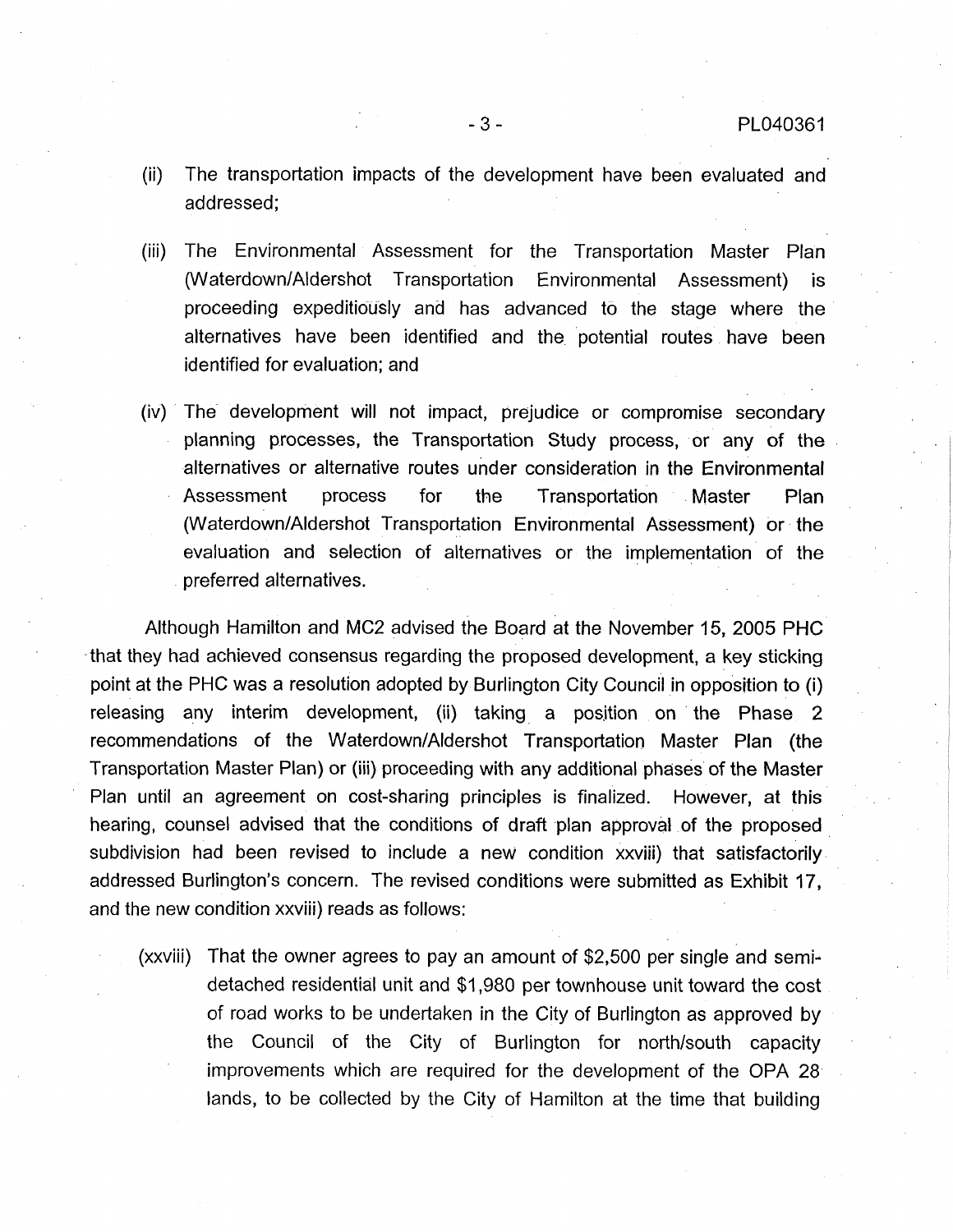permits are issued, and to be paid to the City of Burlington at the time that the construction tender for the road works is approved.

Mr. Zuidema and Ms Shea-Nicol advised the Board that, at very recent special meetings, the councils of both Hamilton and Burlington had endorsed the proposed planning instruments (draft plan, revised conditions of draft approval including condition .(xxviii), and a draft by-law) required to allow the proposed development to proceed. However, while the new condition provided the basis for a settlement of the MC2 appeals with Hamilton and Burlington, it raised concerns for Upcountry and Paletta, who had only very recently seen the new condition xxviii) and were concerned that the levies identified in that condition would set a precedent for the imposition of a similar condition and levies on the development of their clients' OPA 28 lands.

#### Resolution of the Issues

The first set of issues identified above, related to three specific conditions of draft approval contained in Exhibit 14, were resolved to MC2's satisfaction in the revised conditions (Exhibit 17), and most of the hearing day was allocated to negotiations among the parties regarding condition xxviii). However, counsel found a mutually satisfactory resolution of this matter, which involved a request to the Board to include certain wording in the body of its decision, as set out in Exhibit 18. The Board reviewed the wording, and, with two very minor changes that were agreeable to all counsel, found the wording appropriate for inclusion in a decision to approve the revised conditions of draft approval, should such approval be given on the basis of the planning evidence in support of the settlement, including an explanation of the logic underlying proposed condition xxviii). The two minor revisions were to replace the word "basis" on page 1 of Exhibit 18 with the word "understanding" and to delete the phrase "of the parties" on page 2 of the exhibit.

The Board then heard from Mark Yarranton, a Registered Professional Planner qualified by the Board to give opinion evidence on land use planning in relation to the proposed development. Mr. Yarranton provided an overview of the proposed development and related settlement, with reference to the proposed draft plan (Exhibit 20), the proposed conditions of draft plan approval (Exhibit 17) and the proposed zoning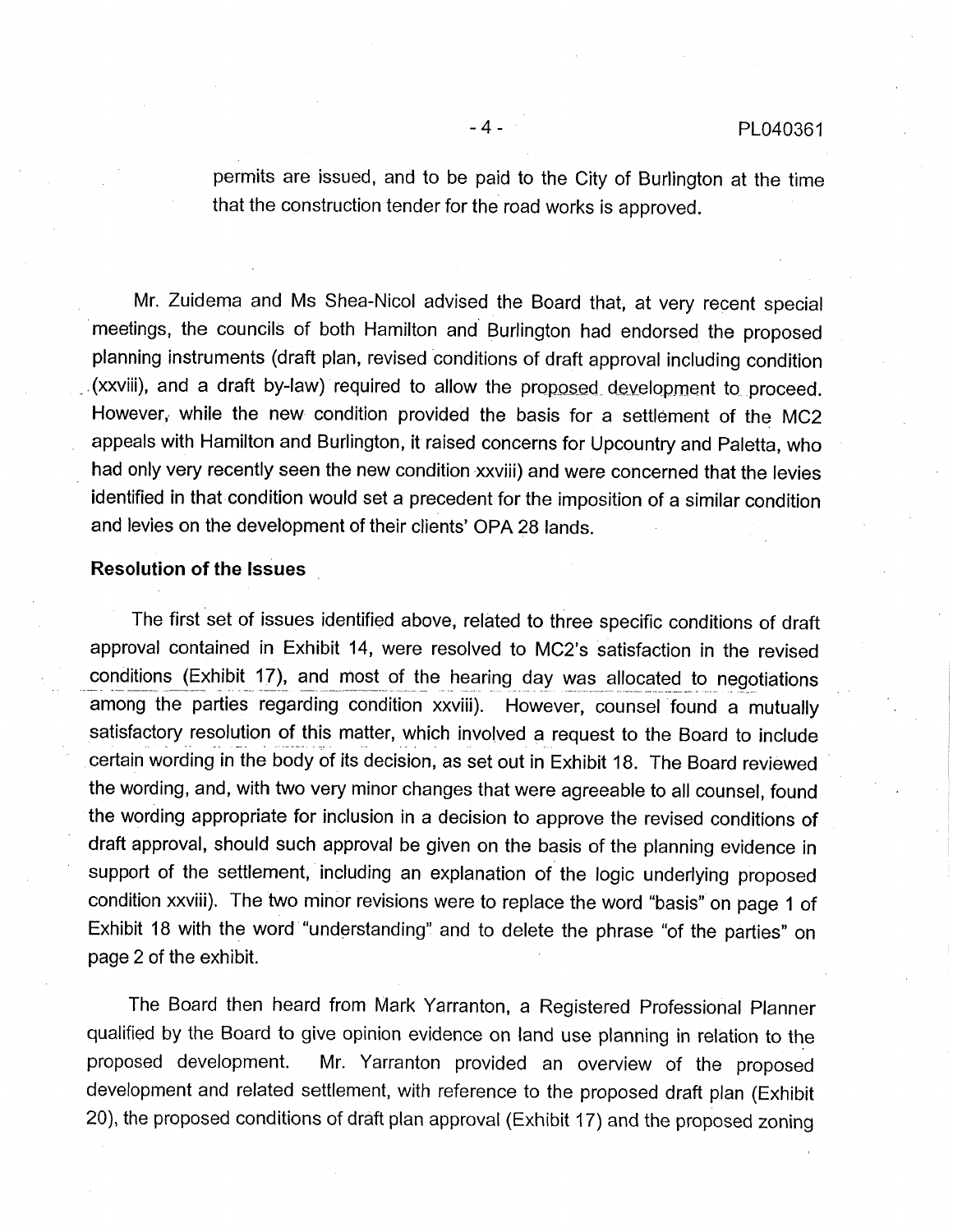by-law (Exhibit 21). Having considered his evidence, the Board accepts and adopts his professional opinion that the proposed draft plan, subject to the proposed conditions, conforms with the Official Plan, including OPA 28, has appropriate regard for the conditions set out in subsection 51(24) of the Planning Act and represents good planning in the public interest. The Board also accepts and adopts his professional opinion that the proposed by-law conforms to the Official Plan, including OPA 28, and represents good planning in the public interest.

Before proceeding to a decision on the settlement, the Board heard a more detailed explanation from Mr. Horosko and other counsel of the wording in Exhibit 18, with reference to Exhibits 22 (a) and (b). Exhibit 22 (b) sets out recommended transportation improvements to service development in the OPA 28 lands, with estimated costs and estimates of the growth-related component of these costs. Exhibit 22 (a) takes the two recommended improvements located within Burlington (the widening of Waterdown Road between Highway 403 and Mountain Brow Road; and the King Road/North Service Road intersection) and divides the growth-related portion of these cost estimates by the low and high end of the range of units anticipated in the OPA 28 lands, in order to come up with an average per unit cost of \$2,500 for single and semi-detached unit. The per unit cost for townhouses was estimated to be somewhat lower, at \$1,980 per unit. These two per unit cost estimates are included in Exhibit 18, on the assumption that the growth-related costs will be collected through development charges required to be paid on an area-specific basis by the developers within the OPA 28 lands.

Because the specific improvements and estimated costs included in Exhibit 22 (b) are at this point only recommendations, and because the question of whether development charges will be levied on an area-specific basis or a City-wide basis has not been finally determined, Mr. Horosko described the two per unit estimates as "worst case" estimates, from the perspective of the developers. In fact, it is yet to be determined exactly which improvements will be endorsed, what they will cost and the area over which development charges will actually be levied. All of these matters will ultimately be determined through appropriate public processes. However, the inclusion of condition xxviii) provides meaningful comfort to Burlington that the costs of transportation improvements required for the MC2 development will be paid in step with the development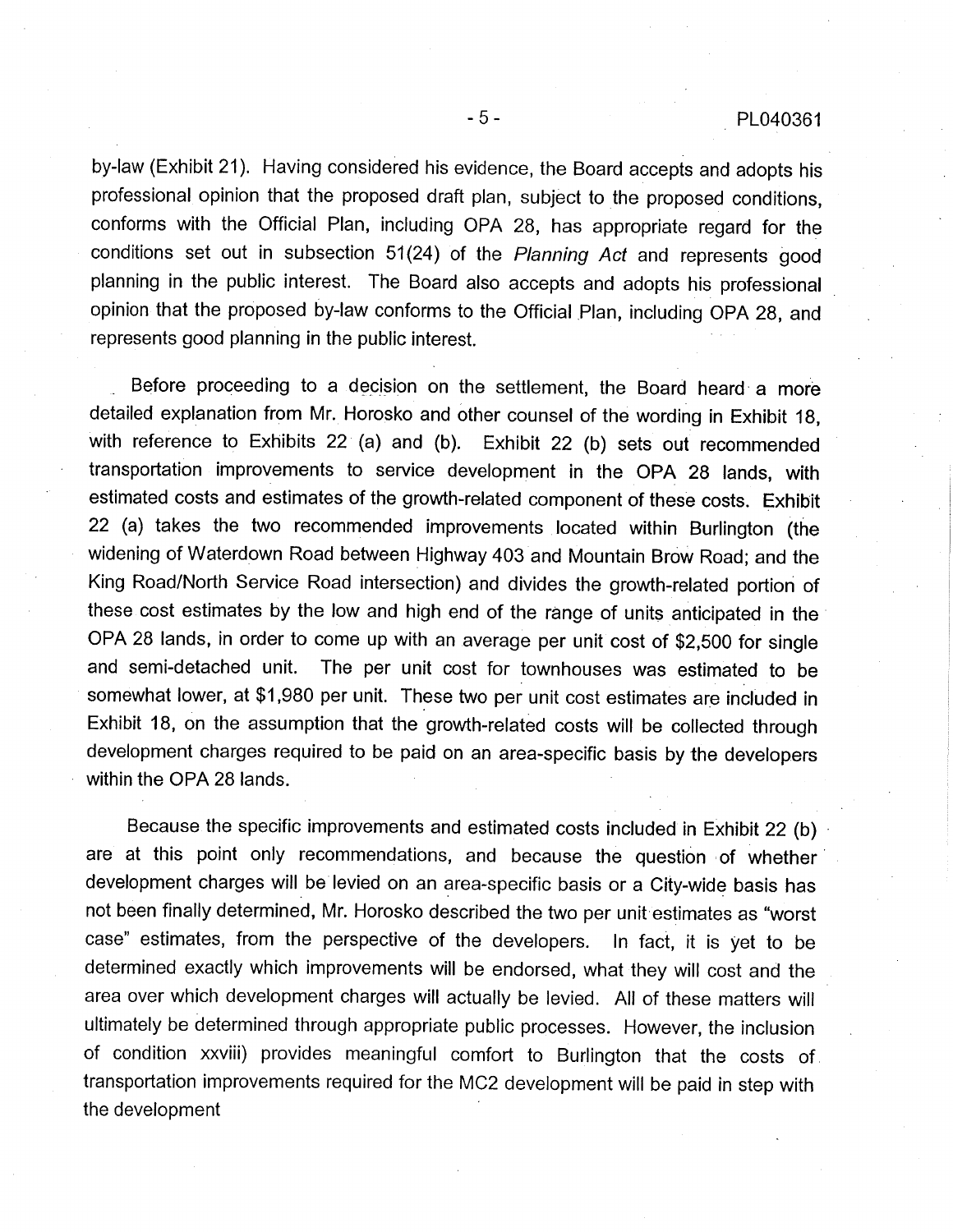Having come to its positive conclusion respecting the proposed planning instruments, and having considered the more detailed explanation of the wording in Exhibit 18, as summarized above, the Board finds it appropriate to adopt the wording set out in Exhibit 18, with the two minor amendments noted above. Therefore, the Board makes the following finding regarding condition xxviii):

> Condition xxviii) in Exhibit 17 was the subject of concern by Paletta International Corporation and Upcountry Estates Ltd. The Board has approved this condition on the understanding that it is not to be considered as a precedent nor to in any way prejudice the rights or positions of any persons as to the appropriate amounts or process for any future development charges or similar requirements relating to improvements to be undertaken in the City of Burlington relating to the development of the OPA 28 lands. Specifically, the issues of required facilities and costs, and whether any such development charges should be determined on an area specific or city wide basis are issues that remain to be determined during any Development Charges By-law process, or other cost apportioning process, independently of this decisions. Further, condition xxviii is approved on the understanding that MC2 Homes Inc. shall be subject to any future revisions of development charges or this condition that may be determined relating to improvements to be undertaken in the City of Burlington, whether this results in increases or decreases in the amounts set out in condition xxviii).

#### Conclusion

The Board finds that the proposed settlement represents good planning in the public interest, and it congratulates the parties on their hard work and resulting success in resolving the issues.

#### Orders with Respect to the Draft Plan of Subdivision

THE BOARD ORDERS that the appeal is allowed and that the draft plan shown on the plan prepared by Bousfields Inc., dated December 8, 2005, comprising Part of Lots 9 and 10, Concession 4, Geographic Township of East Flamborough, City of Hamilton (Exhibit 20) is approved, subject to the fulfillment of the conditions set out in Attachment 1 to this Order;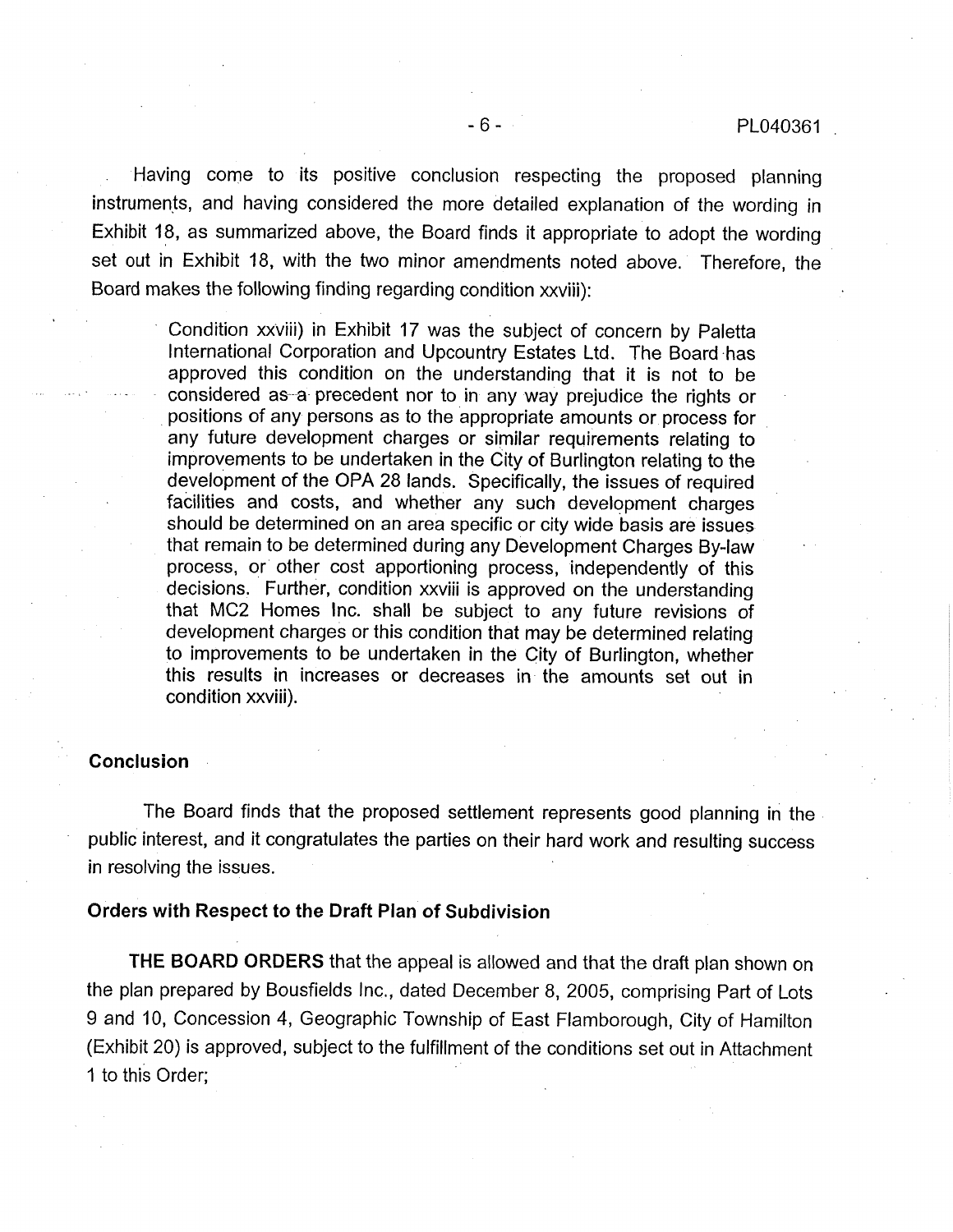AND THE BOARD ORDERS that pursuant to subsection 51(56.1) of the Planning Act, the City of Hamilton shall have the authority to clear the conditions of draft plan approval and to administer final approval of the plan of subdivision for the purposes of subsection 51(58) of the Act. In the event that there are any difficulties implementing any of the conditions of draft plan approval, or if any changes are required to be made to the draft plan, the Board may be spoken to.

#### Order with Respect to the By-law

THE BOARD ORDERS that the appeal is allowed and that By-law No. 90-145-Z (Flamborough) is hereby amended in the manner set out in Attachment 2 to this Order, including the words "square metres" that are handwritten on page 4. The Board authorizes the municipal clerk to assign a number to this by-law for record keeping purposes.

"E. Pendergrast"

E. PENDERGRAS\_T MEMBER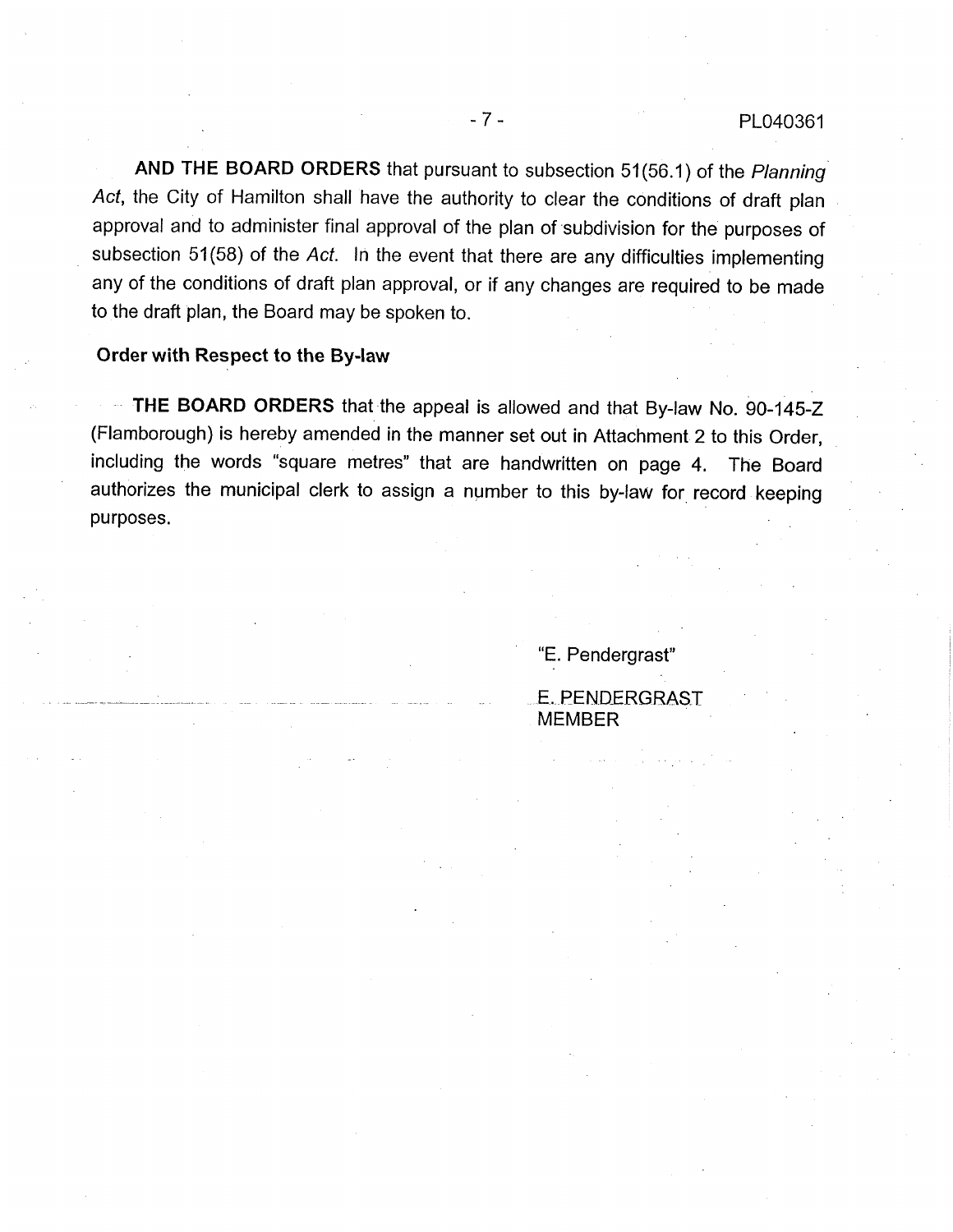# ATTACHMENT 2

# PL040361

Authority: Item 7.1, Council Minutes • January 12, 2006

#### Bill No.

### CITY OF HAMILTON

#### BY-LAW NO.

#### To Amend Zoning By-law No. 90-145-Z (Flamborough), Respecting Lands Located at 203 Parkside Drive, Concession 3, Part of Lots 9 & t0, (Flamborough)

WHEREAS the City of Hamilton Act. 1999, Statutes of Ontario, 1999 Chap.14, Sch. C. did incorporate, as of January 1st, 2001, the municipality "City of Hamilton";

AND WHEREAS the City of Hamilton is the successor to certain area municipalities, including the former area municipality known as "The Corporation of the Town of Flamborough" and is the successor to the former regional municipality, namely, The Regional Municipality of Hamilton-Wentworth; . •

AND WHEREAS the City of Hamilton Act, 1999 provides that the Zoning By-laws of the former area municipalities continue in force in the City. of Hamilton until subsequently amended or repealed by the Council of the City of Hamilton;

AND WHEREAS Zoning By-law No. 90-145-Z (Flamborough) was enacted onthe 5th day of November 1990, and approved by the Ontario Municipal Board on the 21<sup>st</sup> day of December, 1992;

AND WHEREAS this By-law is in conformity with the Official Plan of the City of • Hamilton (the Official Plan of the former Town of Flamborough) in accordance with the provisions of the Planning Act;

AND WHEREAS the Council of the City of Hamilton, at a special meeting held on the  $12<sup>th</sup>$  day of January, 2006, recommended that Zoning By-law No. 90-145-Z (Flamborough), be amended as hereinafter provided;

NOW THEREFORE the Council of the City of Hamilton enacts as follows:

 $1.1$ Schedule "A-6" of Zoning By-law No. 90-145-Z (Flamborough), as amended, is hereby further amended;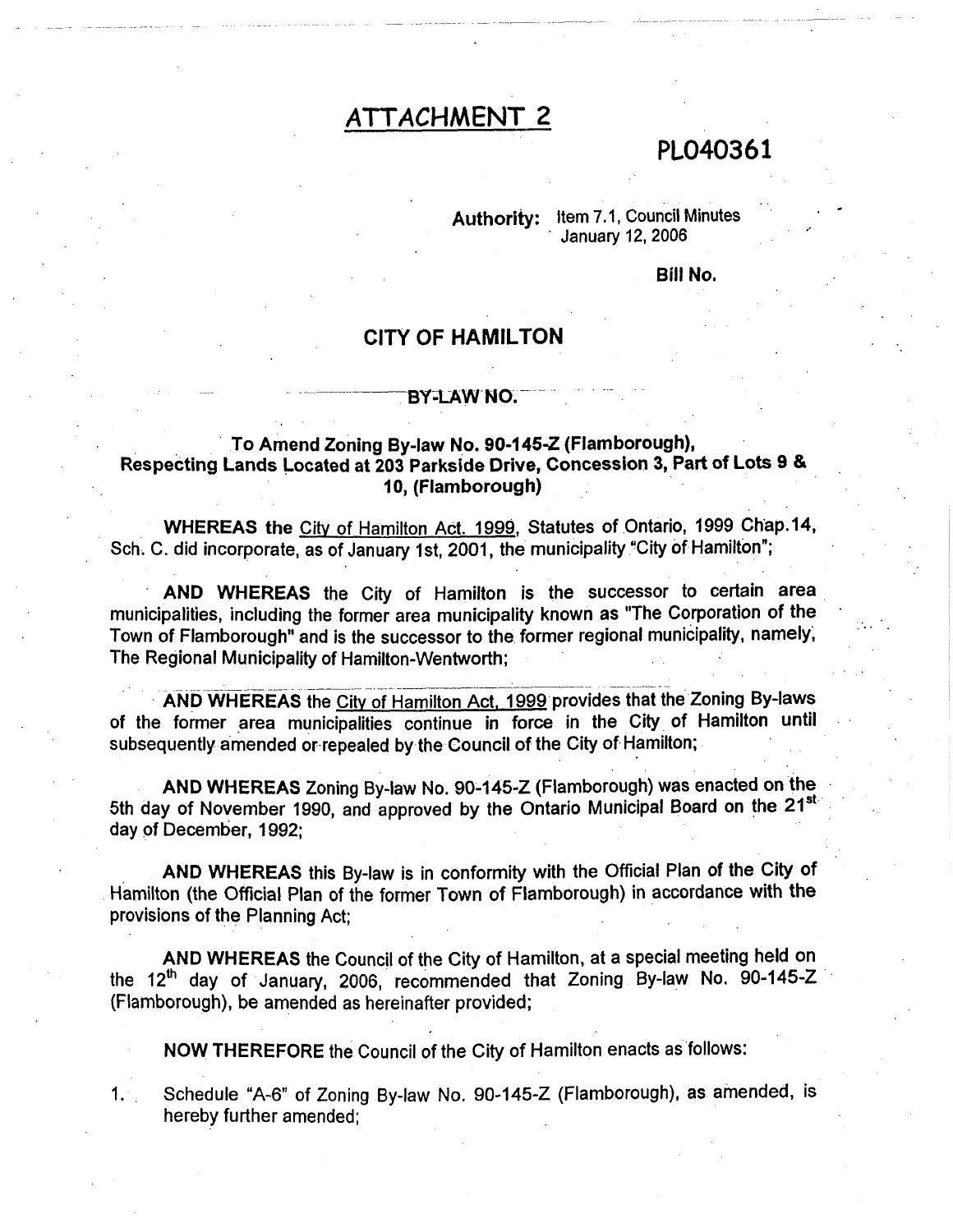By-law respecting 203 Parkside Drive, Concession 3, Part of Lots 9 & 10, (Flamborough (Page 2 of 6)

- (a) by changing from Agricultural "A" Zone to Site Specific Medium Density Residential "R6-14" Zone, for lands comprised in Blocks "1" and "5";
- (b) by changing from Agriculture "A" Zone to Site Specific Urban Residential "R1-31" Zone, for lands comprised in Block "2";
- (c) by changing from Agriculture "A" Zone to Conservation Management "CM" Zone, for lands comprised in Blocks "3" and "4";

the extent and boundaries of which are more particularly shown on Schedule "A" annexed hereto and forming part of this by-law.

2. Section 11 - Medium Density Residential Zone of Zoning By-law No. 90-145-Z (Flamborough), as amended, is hereby further amended by adding the following subsection:

#### 11.3 EXCEPTION NUMBERS

11.3.14 "R6-14" (See Schedule A-6)

Permitted Uses

(a) Street Townhouse

#### Zone Provisions

- (a) Lot Area (minimum)
- (b) Lot Frontage (minimum)
- (c) Lot Coverage (maximum)
- (d) Front Yard (minimum)

156.0 square metres

6.0 metres

6.5 metres

N/A

4.5 metres, except 6.0 metres to an attached garage or attached carport

- (e) Rear Yard (minimum)
- (f) Interior Side Yard (minimum)
- (g) Exterior Side Yard (minimum) 3.5 metres, except that an

1.2 metres, except in the common interior side

attached garage or attached carport which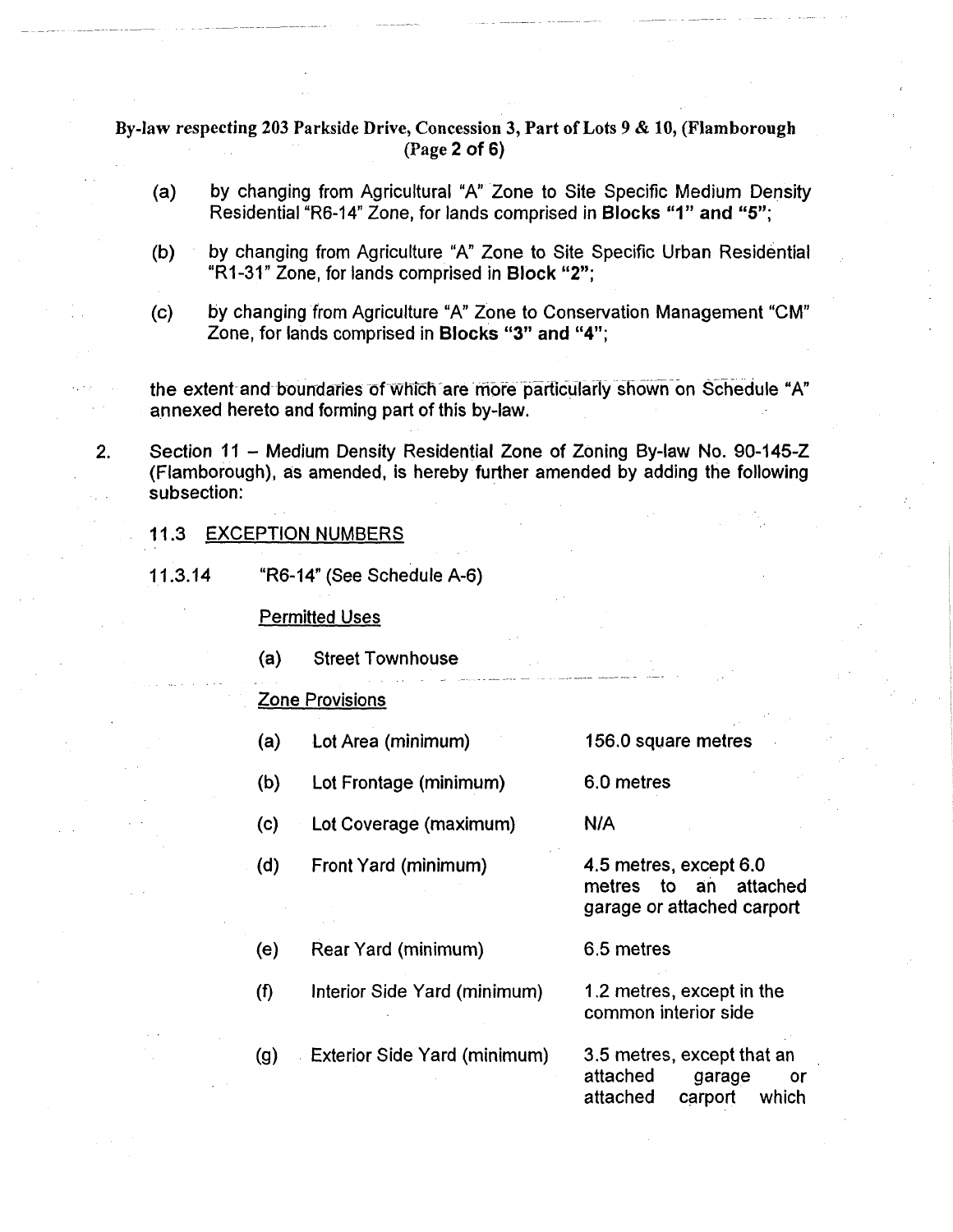#### By-law respecting 203 Parkside Drive, Concession 3, Part of Lots 9 & 10, (Flamborough (Page 3 of 6) $\sim$

fronts on the flankage lot line shall not-be located within 6.0 metres of the flankage lot line

#### (h) Landscaped Open Space N/A

 $(j)$ 

Yard Encroachments in accordance with the following:

| Structure or Item-                                                                  | <b>Yard Into Which</b><br><b>Encroachment is</b><br>Permitted | <b>Maximum</b><br><b>Encroachment</b><br><b>Permitted into</b><br><b>Required Yard</b> |
|-------------------------------------------------------------------------------------|---------------------------------------------------------------|----------------------------------------------------------------------------------------|
| Sills, beltcourses,<br>cornices, chimney<br>breasts, pilasters,<br>eaves or gutters | All                                                           | 0.65 metres                                                                            |
| Bay windows with                                                                    | Required front and                                            | 1.00 metres                                                                            |
| or without a<br>foundation                                                          | required exterior<br>side yard                                |                                                                                        |
| Steps and                                                                           | Required front,                                               | Porches - 2.0 metres                                                                   |
| unenclosed                                                                          | required rear and                                             | $Steps - 0.60$ metres                                                                  |
| porches                                                                             | required exterior<br>side yard                                | from the streetline                                                                    |
| Setback of all                                                                      | Required front and                                            | 0.30 metre minimum                                                                     |
| structures from site                                                                | required exterior                                             | setback from a site                                                                    |
| triangles                                                                           | side yard                                                     | triangle                                                                               |

- (k) General Provisions Other than contained herein, the provisions of Section 5 shall apply.
- (I) All other zone provisions of Subsection 11.2 shall apply.
- 3, Section 6 Urban Residential Zone of Zoning By-law No. 90-145-Z (Flamborough), as amended, is hereby further amended by adding the following subsection:
	- 6.3 EXCEPTION NUMBERS
	- 6.3.31 "R1-31" (See Schedule A-6)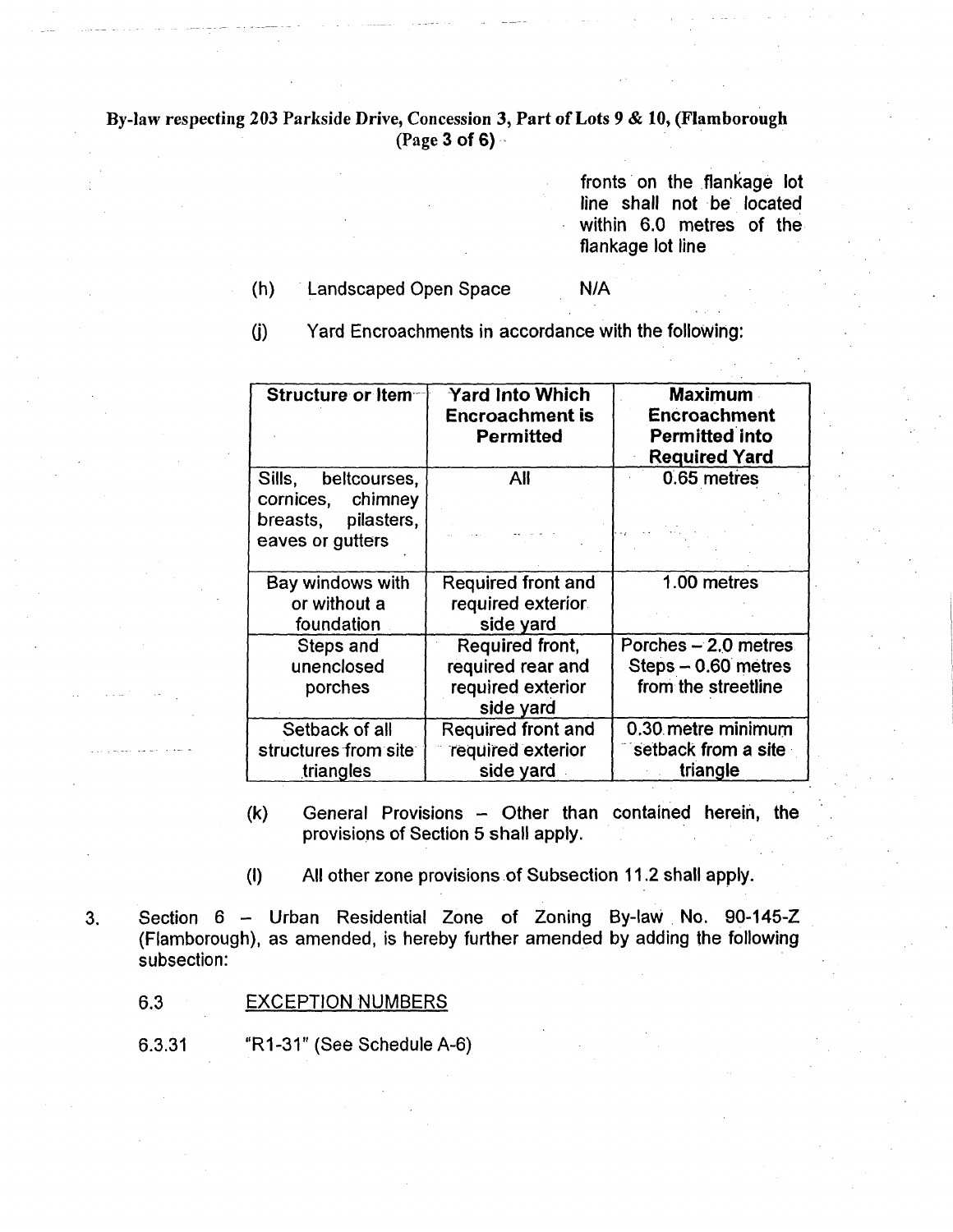### By-law respecting 203 Parkside Drive, Concession 3, Part of Lots 9 & 10, (Flamborough (Page 4 of 6)

#### Permitted Uses

Subsection 6.1 shall apply.

#### Zone Provisions

(e)

(f)

(g)

- (a) Lot Area (minimum)
- (b) Lot Frontage (minimum).
- (c) Lot Coverage (maximum)

Rear Yard (minimum)

(d) Front Yard (minimum)

 $54$  have

10 metres

N/A

4.5 metres, except 6.0 metres to an attached garage or attached carport

6.5 metres

Interior Side Yard (minimum) 1.2 metres one side, and 0.90 metres other side

Exterior Side Yard (minimum) 3.5 metres, except that an attached garage or attached carport which fronts on the flankage lot line shall not be located within 6.0 metres of the flankage lot line

#### (h) Landscaped open Space N/A

(J) Yard Encroachments in accordance with the following:

| <b>Structure or Item</b>                                                            | <b>Yard Into Which</b><br><b>Encroachment is</b><br>Permitted | <b>Maximum</b><br><b>Encroachment</b><br><b>Permitted into</b><br><b>Required Yard</b> |
|-------------------------------------------------------------------------------------|---------------------------------------------------------------|----------------------------------------------------------------------------------------|
| Sills, beltcourses,<br>cornices, chimney<br>breasts, pilasters,<br>eaves or gutters | All                                                           | 0.65 metres,                                                                           |
| Bay windows with<br>or without a<br>foundation                                      | Required front and<br>required exterior<br>side yard          | 1.00 metres                                                                            |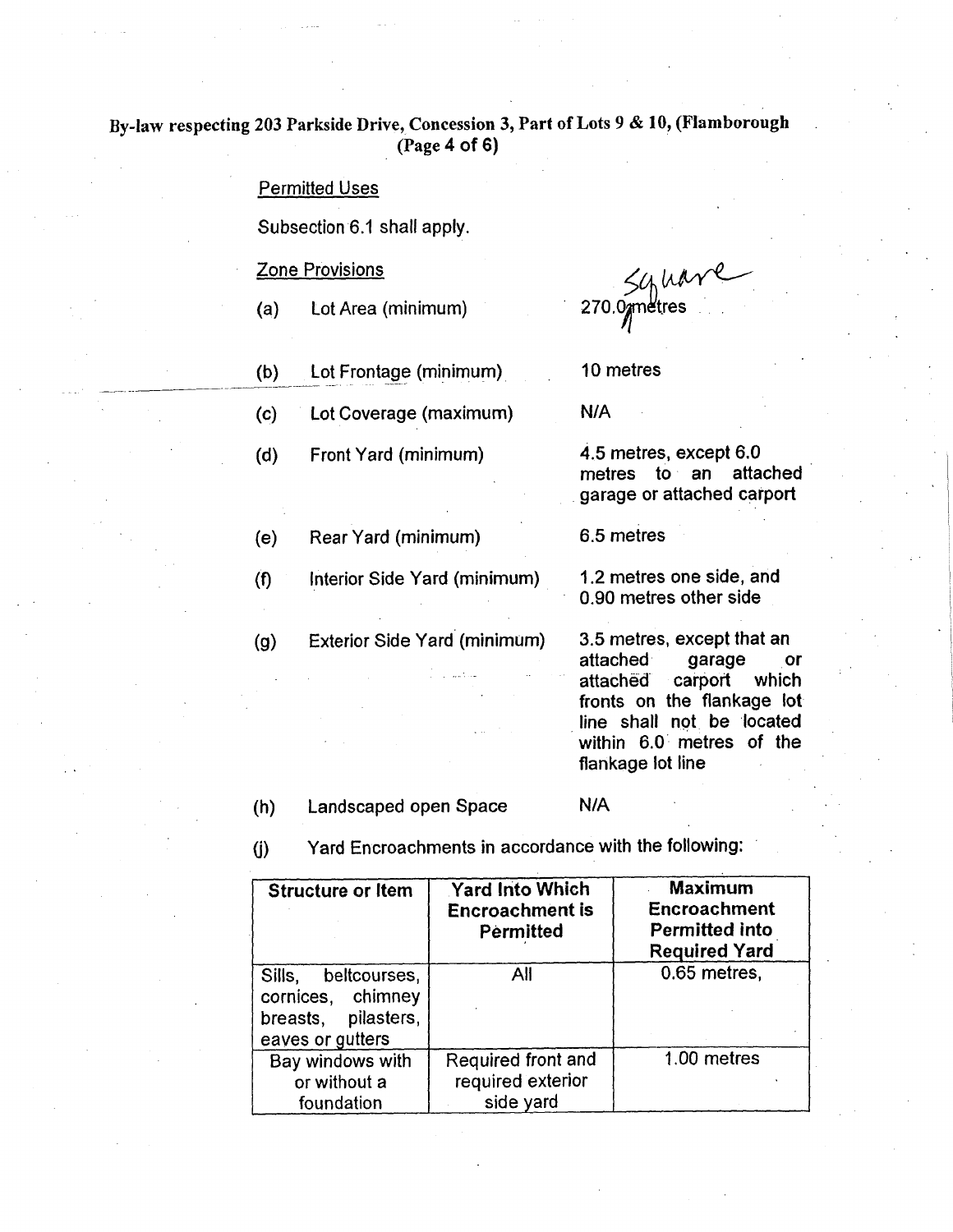## By-law respecting 203 Parkside Drive, Concession 3, Part of Lots 9 & 10, (Flamborough (Page 5 of 6)

| Steps and<br>unenclosed<br>porches | Required front,<br>required rear and<br>required exterior<br>side yard | Porches - 2.0 metres<br>Steps - 0.60 metres<br>from the streetline |
|------------------------------------|------------------------------------------------------------------------|--------------------------------------------------------------------|
| Setback of all                     | Required front and                                                     | 0.30 metre minimum                                                 |
| structures from site               | required exterior                                                      | setback from a site                                                |
| triangles                          | side yard                                                              | triangle                                                           |

Subsection 5.28.2 shall not apply.  $(k)$ 

All other zone provisions of Subsection 6.2 shall apply.  $\overline{(\mathbb{I})}$ 

4, That the amending By-law be added to Schedule "A-6" of Flamborough Zoning By-law No. 90-145-Z.

8. The Clerk is hereby authorized and directed to proceed with the giving of notice of the passing of this By-law, in accordance with the Planning Act.

PASSED and ENACTED this day of the control of the control of the control of the control of the control of the control of the control of the control of the control of the control of the control of the control of the control

MAYOR CLERK

• ZAC-04-23 & 25T95013(R)